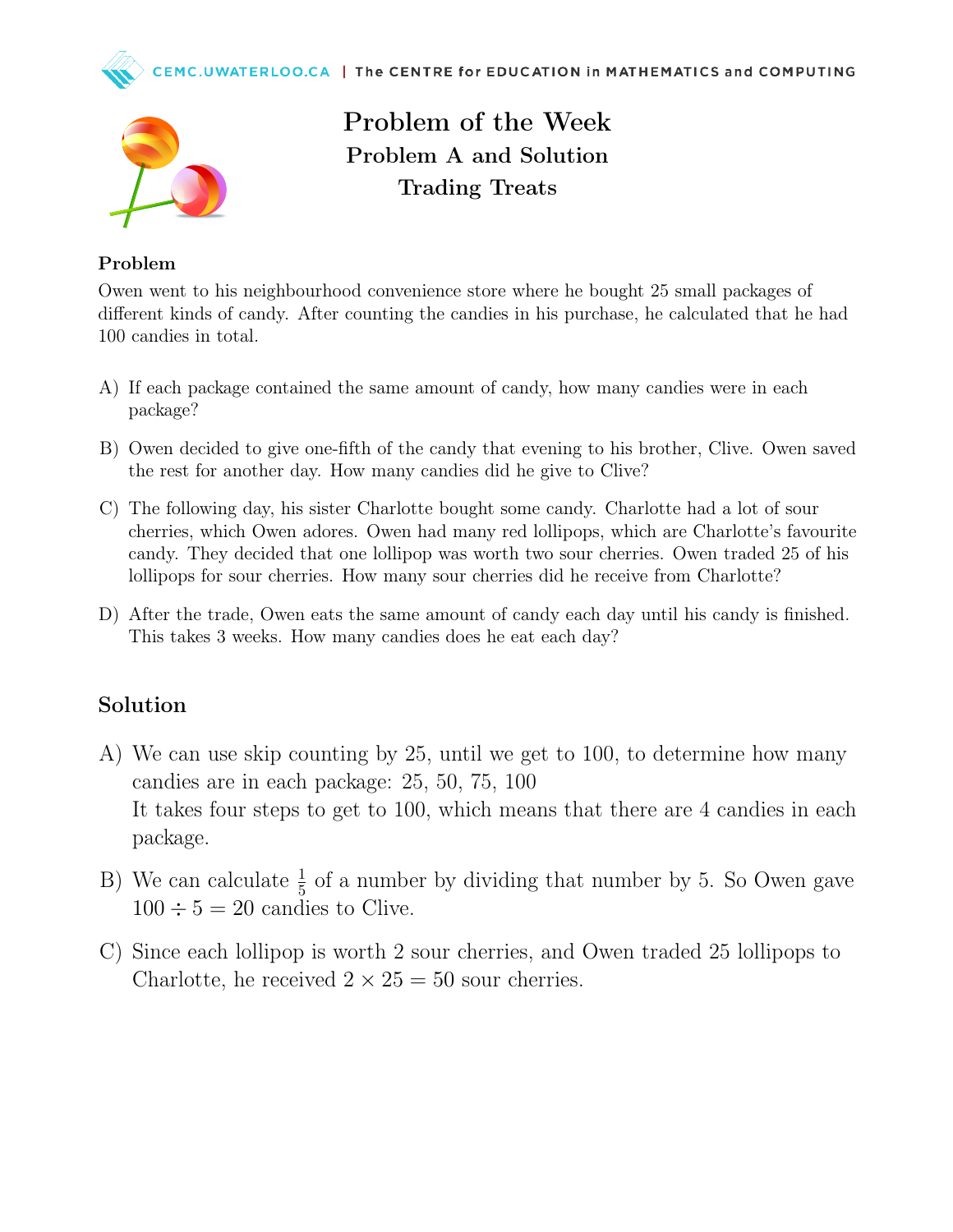

D) Owen had a total of  $100 - 20 = 80$  candies left after giving Clive 20 candies on the first night. He used 25 of those candies in the trade with Charlotte. This meant he had  $80 - 25 = 55$  of his original candies left. But since he got 50 sour cherries from Charlotte, the total number of candies he had after the trade was  $55 + 50 = 105$ .

Alternatively, we see that Owen gave away 25 candies and he gained 50 candies for a net gain of  $50 - 25 = 25$  candies. Adding this to the original 80 that he had by the second day, we can see that Owen has  $80 + 25 = 105$ candies after the trade.

Since there are 7 days in 1 week, there are  $3 \times 7 = 21$  days in 3 weeks. We can make a table to determine how many candies he would eat in total over that time, depending on the number of candies he eats per day.

| <b>Candies Eaten</b> | <b>Total Eaten</b> |
|----------------------|--------------------|
| per Day              | in 3 Weeks         |
|                      | 21                 |
|                      | 42                 |
| 3                    | 63                 |
|                      | 84                 |
|                      | 105                |

Owen will finish the rest of the candy by eating 5 candies each day over 3 weeks.